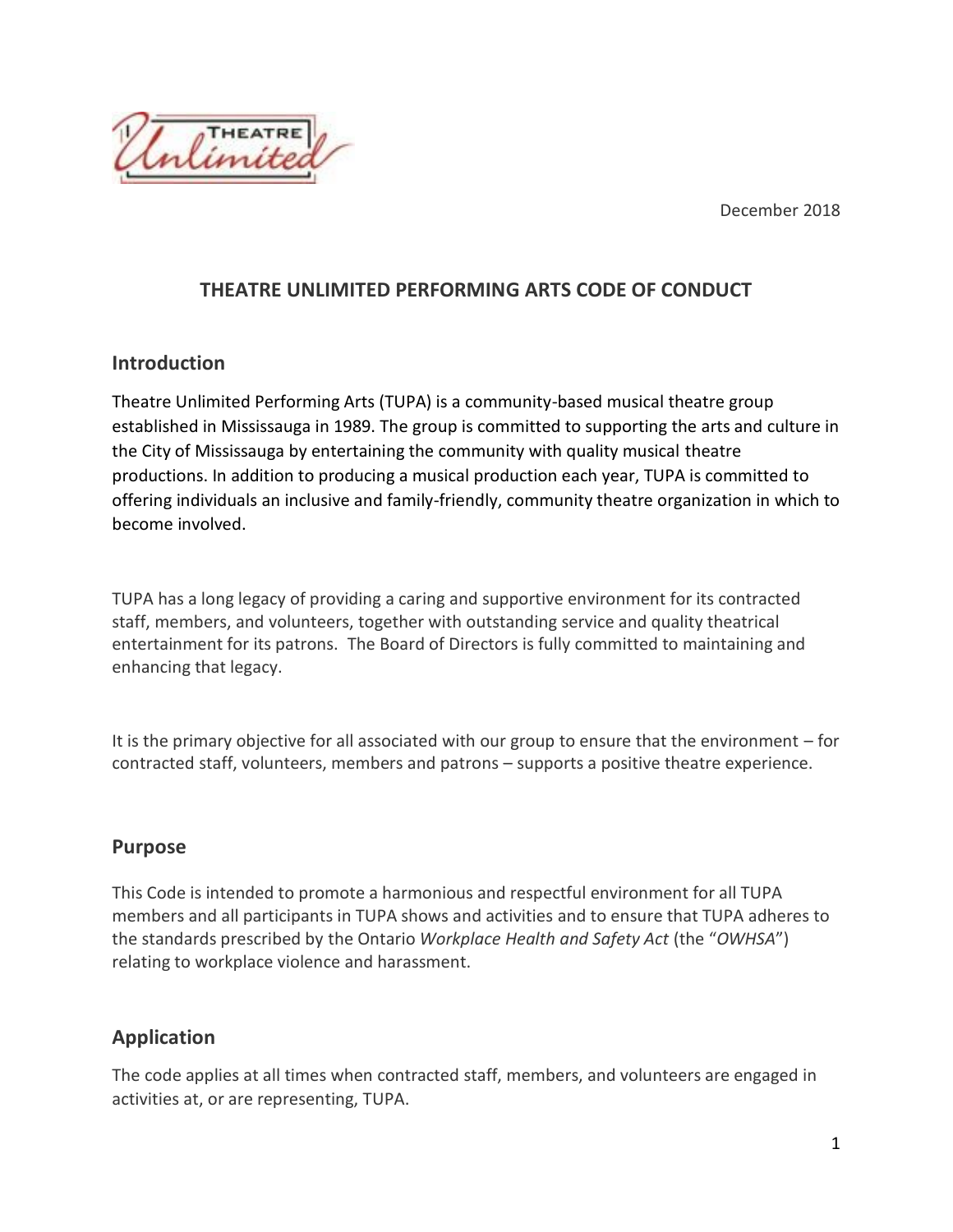### **General Expectations**

As an organization, TUPA is committed to teamwork and respecting the views of all members. To meet that overall objective, Board members, contracted staff, members, and volunteers are expected at all times to:

- treat one another and the public with dignity, respect and hospitality without discrimination based on race, gender, religion, sexual identity, disability or any other grounds identified in the Ontario Human Rights Code;
- act with honesty, integrity and professionalism;
- observe high standards of conduct;
- avoid conflicts of interest;
- conduct themselves in a manner that, in the best traditions of TUPA, reflects positively on our public image, and fully supports our mission and mandate.
- respect TUPA's Privacy Policy.
- respect TUPA's Vulnerable Sector Policy.

## **Required Conduct**

- (a) All cast members and members of a directorial and production team must:
	- (i) Attend all rehearsals and performances as scheduled. Unless a conflict has been identified prior to the commencement of rehearsals, absences from scheduled rehearsals must be limited to unanticipated and unavoidable circumstances, notice of which is promptly provided to the directorial team.
	- (ii) Arrive at all rehearsals and performances on time.
	- (iii) Arrive at all rehearsals and performances prepared.
	- (iv) During rehearsals, devote their full time, energy and attention to the rehearsal process and avoid behaviour which is disruptive or wastes the time of others.
	- (v) Assist in set building and pre-show preparation as required.